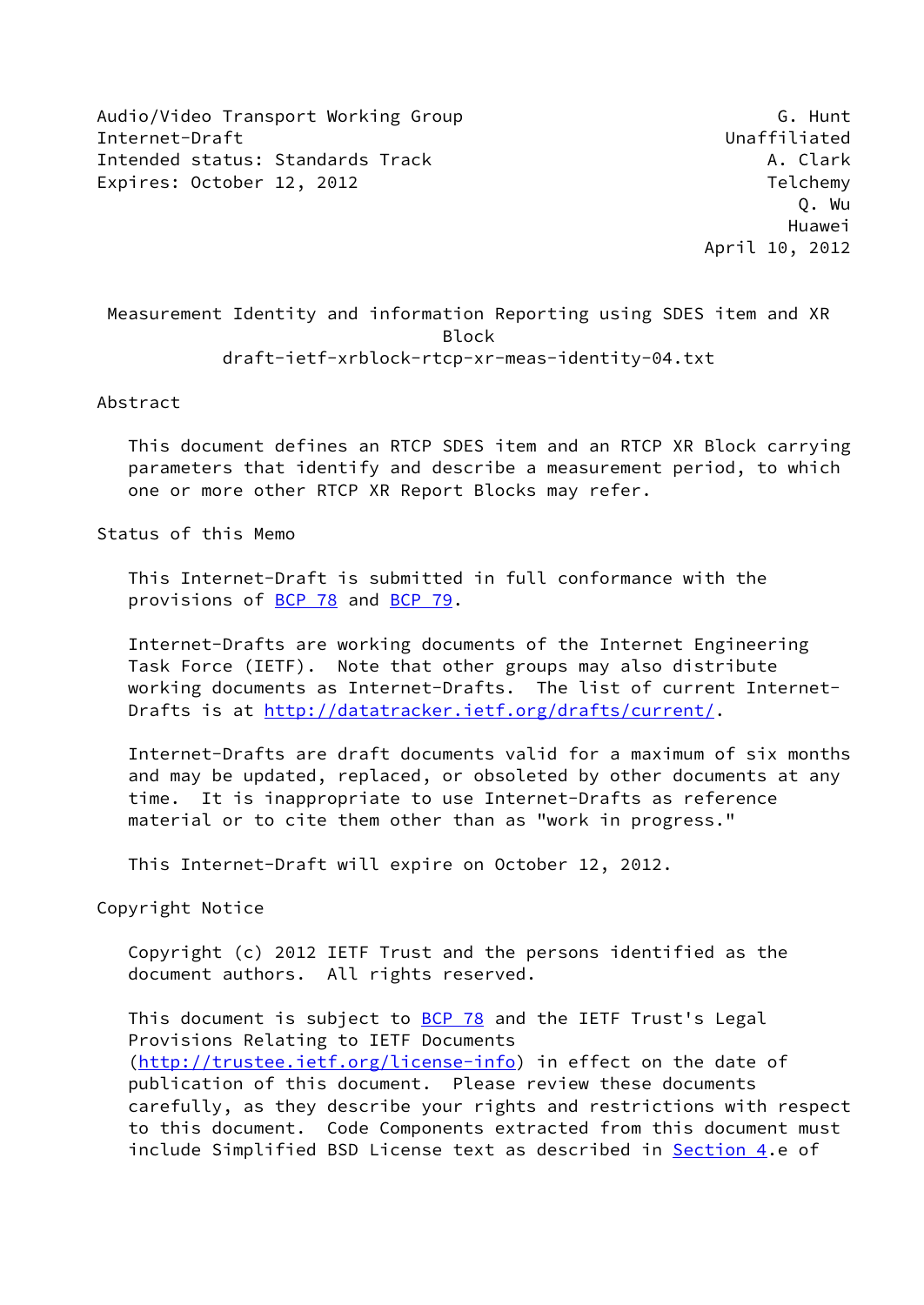Hunt, et al. **Expires October 12, 2012** [Page 1]

| Internet-Draft | Measurement Reporting | April 2012 |
|----------------|-----------------------|------------|
|----------------|-----------------------|------------|

 the Trust Legal Provisions and are provided without warranty as described in the Simplified BSD License.

# Table of Contents

|      | 1.1. RTCP and RTCP XR Reports 4                             |  |
|------|-------------------------------------------------------------|--|
|      | 1.2. Performance Metrics Framework 4                        |  |
|      |                                                             |  |
|      |                                                             |  |
|      |                                                             |  |
|      | $\underline{3}$ . Measurement Identity SDES Item 6          |  |
|      | $3.1$ . APSI: Application Specific Identifier SDES Item 6   |  |
|      | 4. Measurement Information XR Block 7                       |  |
|      |                                                             |  |
|      | 4.2. Definition of Fields in Measurement Information Report |  |
|      |                                                             |  |
|      |                                                             |  |
|      | $5.1$ . New RTCP SDES Type value 9                          |  |
|      | $5.2$ . New RTCP XR Block Type value 9                      |  |
|      | $5.3.$ Contact information for registrations 9              |  |
|      | 6. Security Considerations 10                               |  |
|      |                                                             |  |
| 7.1. |                                                             |  |
| 7.2. | Informative References 11                                   |  |
|      |                                                             |  |
|      | A.1. draft-ietf-xrblock-xr-rtcp-meas-identity-00 12         |  |
| A.2. | draft-ietf-xrblock-xr-rtcp-meas-identity-01 12              |  |
|      | A.3. draft-ietf-xrblock-xr-rtcp-meas-identity-02 12         |  |
| A.4. | draft-ietf-xrblock-xr-rtcp-meas-identity-03 13              |  |
| A.5. | draft-ietf-xrblock-xr-rtcp-meas-identity-04 13              |  |
|      |                                                             |  |
|      |                                                             |  |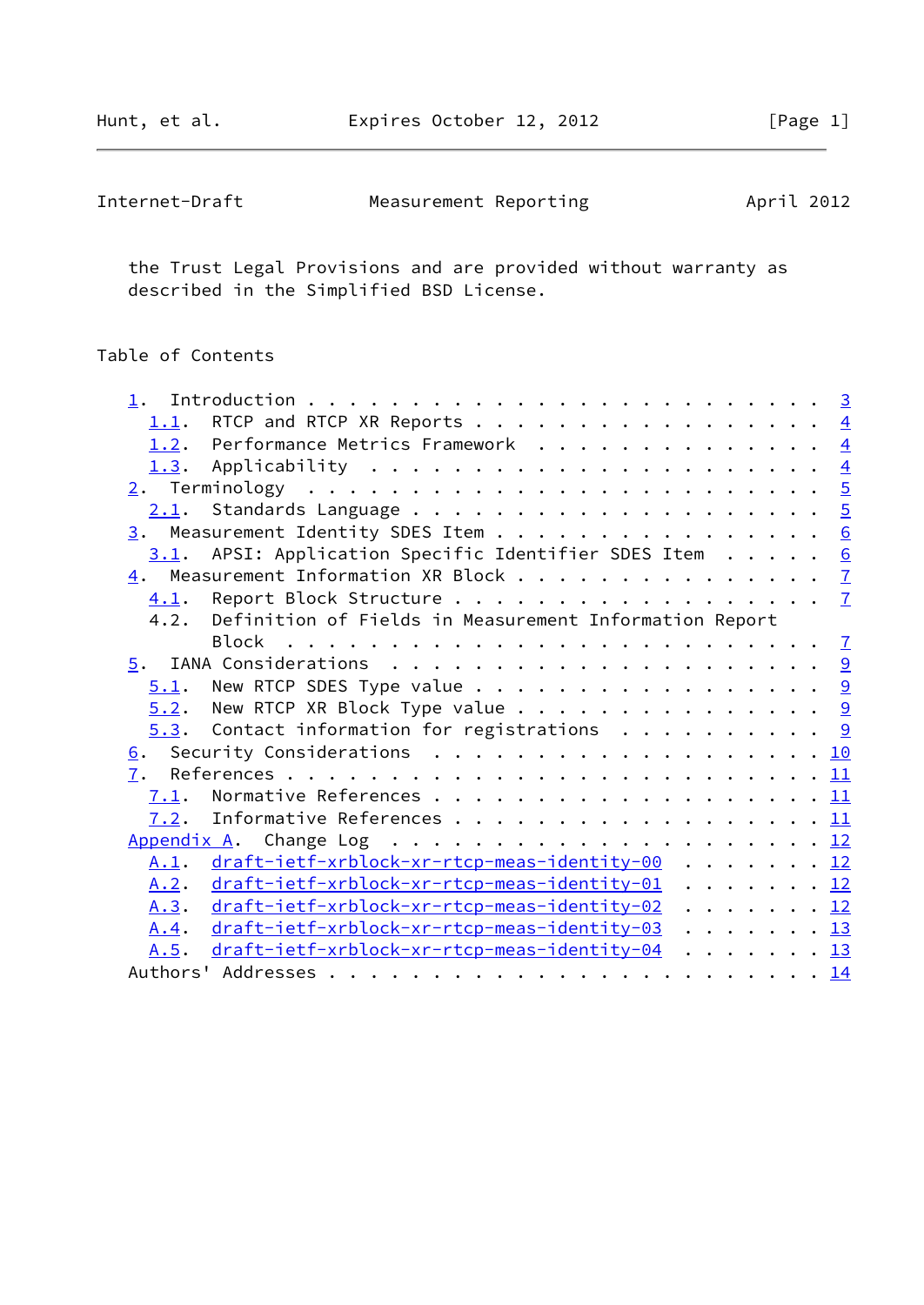Hunt, et al. **Expires October 12, 2012** [Page 2]

<span id="page-2-1"></span>Internet-Draft Measurement Reporting April 2012

#### <span id="page-2-0"></span>[1](#page-2-0). Introduction

 This draft defines one new RTCP SDES item and one new XR Report Block carrying parameters that identify and describe a measurement period, to which one or more other RTCP XR Report Blocks may refer.

 The SDES item provides a field for an application specific auxiliary identifier. This identifier may be used to correlate data in XR Blocks within an RTP session with data from a non-RTP session.

 A RTCP Measurement Identity SDES packet MAY be associated with a set of RTCP XR metrics blocks which share the same application specific measurement identifier.

 The XR Report Block does not contain any measurement results (metrics). Rather, it provide information relevant to a measurement reported in one or more other block types, including:

- o the sequence number of the first packet of the RTP session,
- o the extended sequence numbers of the first packet of the current measurement interval, and the last packet included in the measurement,
- o the duration of the most recent measurement interval and
- o the duration of the interval applicable to cumulative measurements (which may be the duration of the RTP session to date).

 The method for calculation of the extended RTP sequence number is provide in [[RFC3550\]](https://datatracker.ietf.org/doc/pdf/rfc3550).

 The RTCP XR Report Block containing the measurement information is intended to provide a single copy of the information necessary to relate measurement data in the RTCP XR blocks to the stream, and measurement period, to which they refer. Commonly, multiple other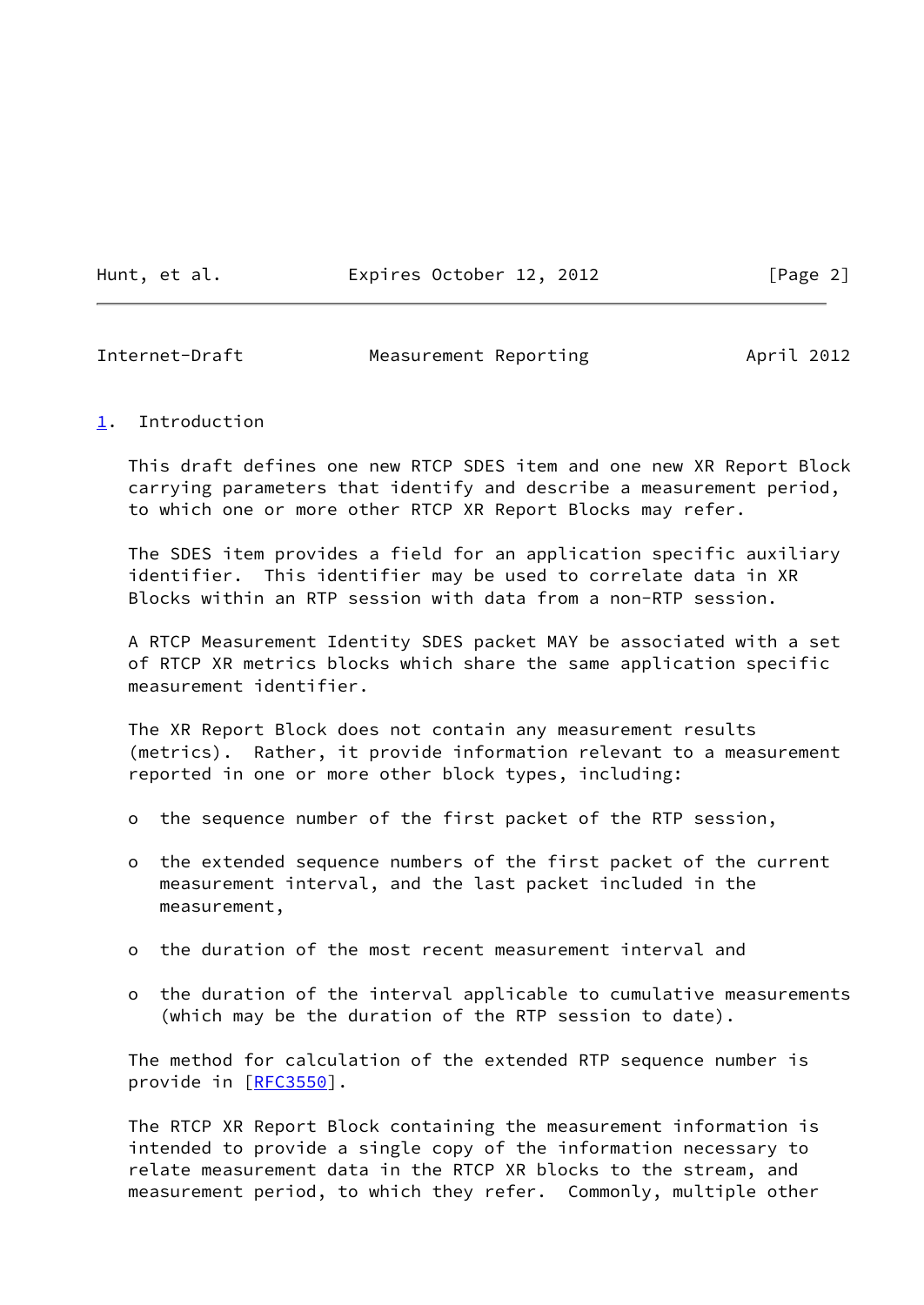small metric blocks contain measurement data for the same stream and period, and it would be a large overhead if all of these metric blocks carried duplicated data for measurement identification.

 The RTCP XR Report Block MAY be associated with a set of RTCP XR metrics blocks which share the same information relevant to a reported measurement. There MAY be several such sets in an RTCP packet, in which each set share the same information relevant to a reported measurement. There MAY also be RTCP XR blocks in the packet which are not associated with a Measurement Information block, for example blocks which were defined before the Measurement Identity and information mechanism was introduced by this document.

| Hunt, et al. | Expires October 12, 2012 |  | [Page 3] |
|--------------|--------------------------|--|----------|
|--------------|--------------------------|--|----------|

<span id="page-3-1"></span>Internet-Draft Measurement Reporting Measurement Reporting

#### <span id="page-3-0"></span>[1.1](#page-3-0). RTCP and RTCP XR Reports

The use of RTCP for reporting is defined in [\[RFC3550](https://datatracker.ietf.org/doc/pdf/rfc3550)]. [\[RFC3611](https://datatracker.ietf.org/doc/pdf/rfc3611)] defined an extensible structure for reporting using an RTCP Extended Report (XR). This draft defines a new Extended Report block that MUST be used as defined in [[RFC3550\]](https://datatracker.ietf.org/doc/pdf/rfc3550) and [\[RFC3611](https://datatracker.ietf.org/doc/pdf/rfc3611)].

### <span id="page-3-2"></span>[1.2](#page-3-2). Performance Metrics Framework

The Performance Metrics Framework [[RFC6390](https://datatracker.ietf.org/doc/pdf/rfc6390)] provides guidance on the definition and specification of performance metrics. The RTP Monitoring Architectures[MONARCH] provides guideline for reporting block format using RTCP XR . The SDES item and XR Block described in this draft are in accordance with [[RFC6390](https://datatracker.ietf.org/doc/pdf/rfc6390)] and [\[MONARCH](#page-11-4)].

<span id="page-3-3"></span>[1.3](#page-3-3). Applicability

 The RTCP SDES item and the RTCP XR block defined in this document provides information relevant to the measurements for members of a family of RTCP XR metrics blocks which are designed to use it. To use the mechanism defined here, the RTCP XR block containing measurement information is not required to be in the same RTCP packet as the SDES item containing measurement identity.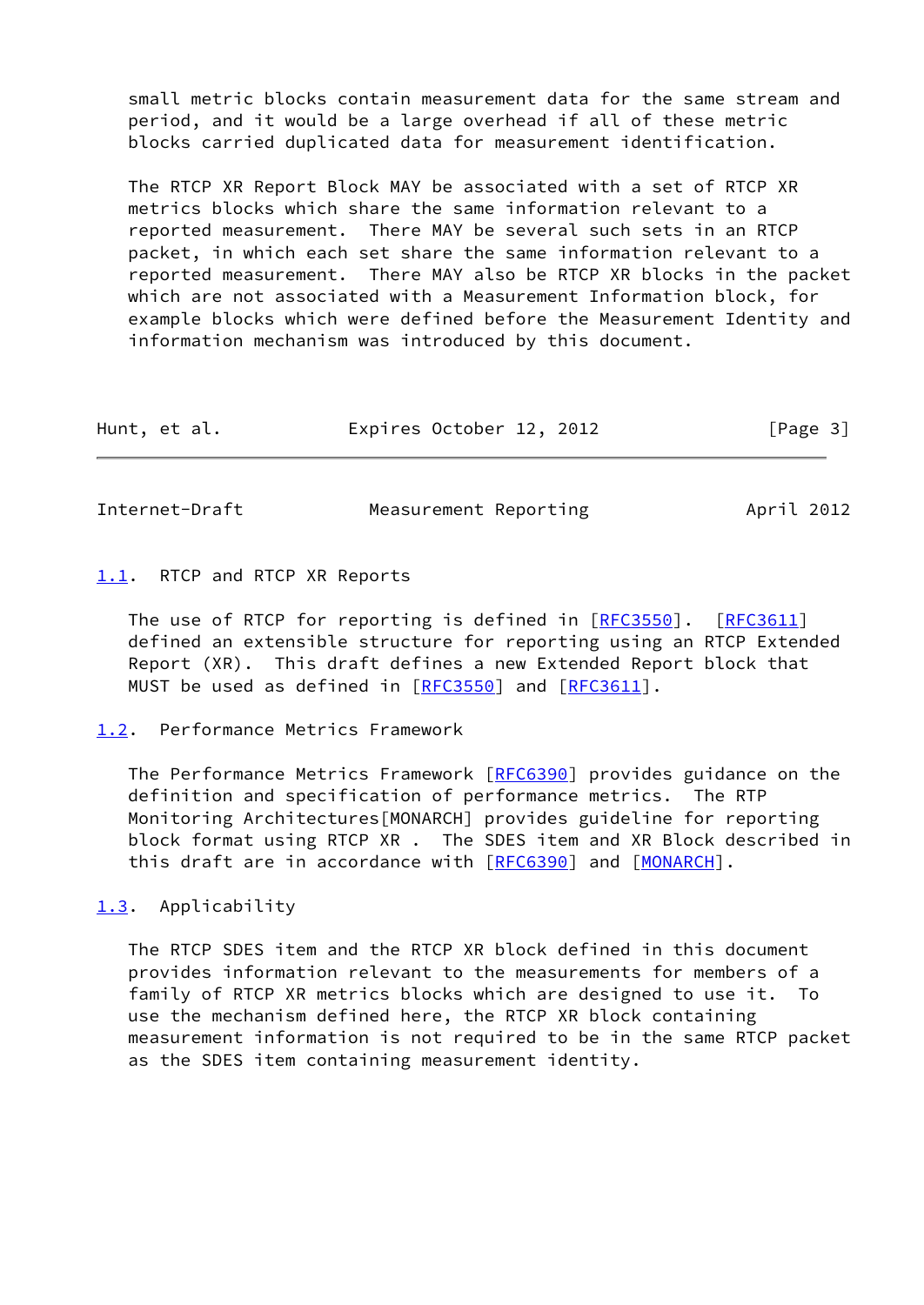<span id="page-4-1"></span>

| Hunt, et al. | Expires October 12, 2012 |  | [Page 4] |
|--------------|--------------------------|--|----------|
|--------------|--------------------------|--|----------|

- <span id="page-4-0"></span>[2](#page-4-0). Terminology
- <span id="page-4-2"></span>[2.1](#page-4-2). Standards Language

 The key words "MUST", "MUST NOT", "REQUIRED", "SHALL", "SHALL NOT", "SHOULD", "SHOULD NOT", "RECOMMENDED", "MAY", and "OPTIONAL" in this document are to be interpreted as described in [RFC 2119 \[RFC2119](https://datatracker.ietf.org/doc/pdf/rfc2119)]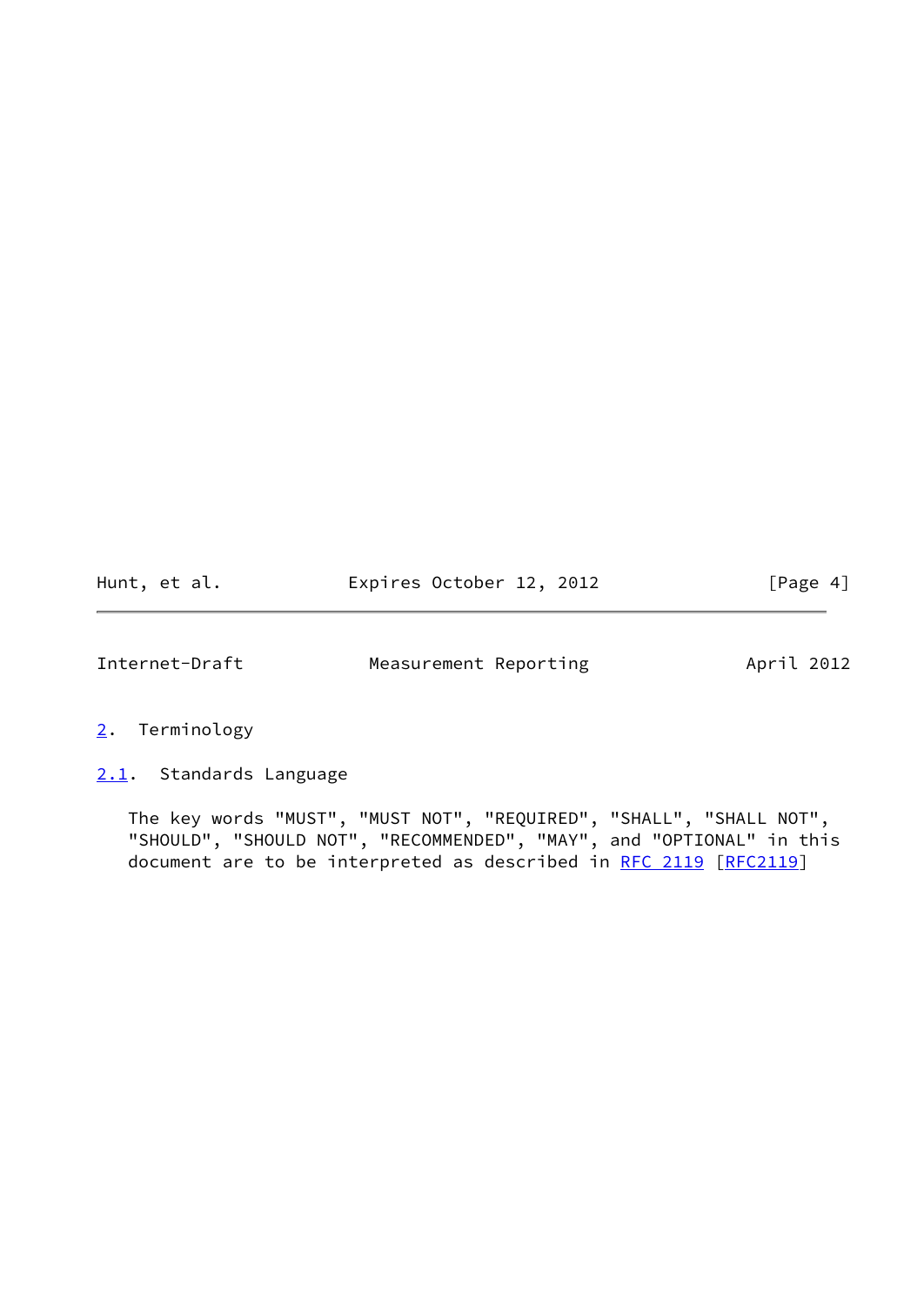<span id="page-5-1"></span>

| Hunt, et al. | Expires October 12, 2012 | [Page 5] |
|--------------|--------------------------|----------|
|--------------|--------------------------|----------|

### <span id="page-5-0"></span>[3](#page-5-0). Measurement Identity SDES Item

 This section defines the format of the Measurement Identity SDES item. The SDES item is carried in the RTCP SDES packet. The packet format for the RTCP SDES is defined in **Section 6.5 of [RFC3550]**. Each SDES packet is composed of a header with fixed-length fields for version, source count, packet type (PT), and length, followed by zero of more SDES items. In the SDES packet, the PT field is set to SDES (202).

<span id="page-5-2"></span>[3.1](#page-5-2). APSI: Application Specific Identifier SDES Item

0 1 2 3 0 1 2 3 4 5 6 7 8 9 0 1 2 3 4 5 6 7 8 9 0 1 2 3 4 5 6 7 8 9 0 1 +-+-+-+-+-+-+-+-+-+-+-+-+-+-+-+-+-+-+-+-+-+-+-+-+-+-+-+-+-+-+-+-+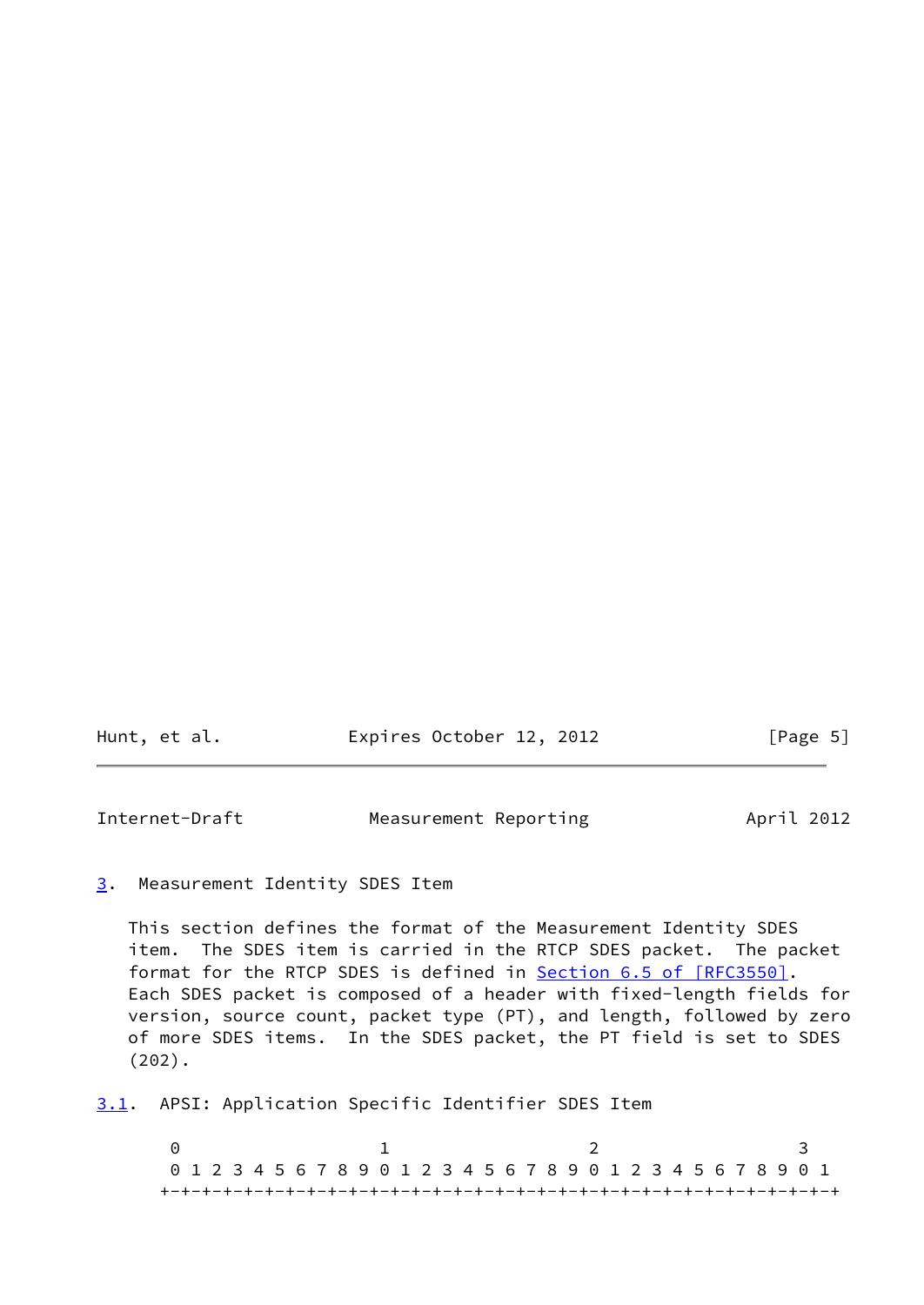| APSI=TBD | length |application specific identifier +-+-+-+-+-+-+-+-+-+-+-+-+-+-+-+-+-+-+-+-+-+-+-+-+-+-+-+-+-+-+-+-+ | .... +-+-+-+-+-+-+-+-+

 Application specific identifier is an additional identifier which is useful in the context of a specific application, e.g. an MPEG-2 transport identifier [\[MPEG2\]](#page-11-5). This item MUST be ignored by applications that are not configured to make use of it. The identifier is variable length. Its length is described by the length field. The value of the length field does not include the two octet SDES item header. If no identifier is provided, the length field MUST be set to zero.

<span id="page-6-2"></span><span id="page-6-1"></span><span id="page-6-0"></span>

| Hunt, et al.                           | Expires October 12, 2012                                                                                               | [Page 6]   |
|----------------------------------------|------------------------------------------------------------------------------------------------------------------------|------------|
| Internet-Draft                         | Measurement Reporting                                                                                                  | April 2012 |
| Measurement Information XR Block<br>4. |                                                                                                                        |            |
| Report Block Structure<br>4.1.         |                                                                                                                        |            |
| 0<br>BT=NMI                            | 3<br>$\overline{2}$<br>0 1 2 3 4 5 6 7 0 1 2 3 4 5 6 7 0 1 2 3 4 5 6 7 0 1 2 3 4 5 6 7<br>block length = 6<br>Reserved |            |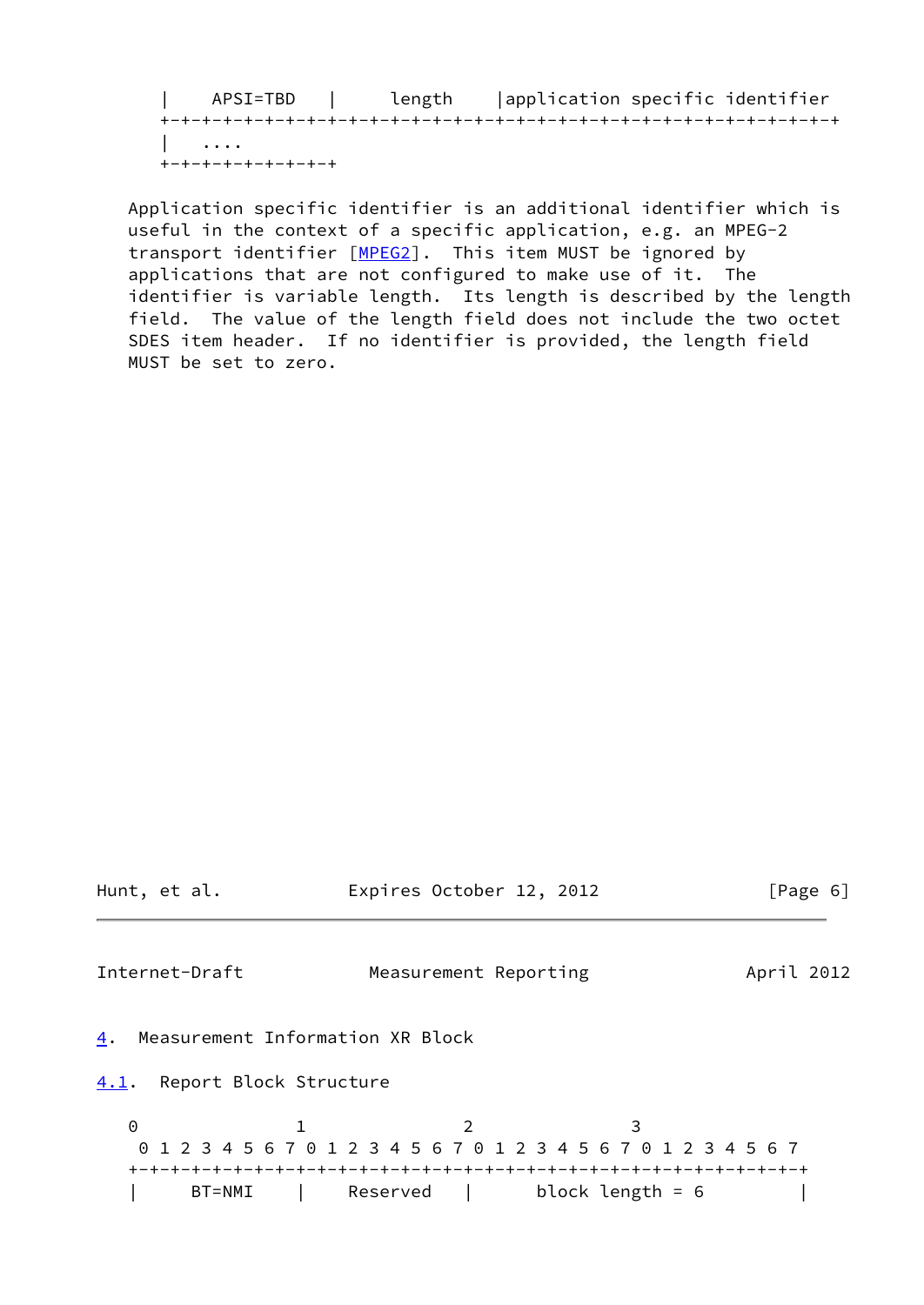+-+-+-+-+-+-+-+-+-+-+-+-+-+-+-+-+-+-+-+-+-+-+-+-+-+-+-+-+-+-+-+-+ SSRC of stream source +-+-+-+-+-+-+-+-+-+-+-+-+-+-+-+-+-+-+-+-+-+-+-+-+-+-+-+-+-+-+-+-+ Reserved | first sequence number +-+-+-+-+-+-+-+-+-+-+-+-+-+-+-+-+-+-+-+-+-+-+-+-+-+-+-+-+-+-+-+-+ extended first sequence number of interval +-+-+-+-+-+-+-+-+-+-+-+-+-+-+-+-+-+-+-+-+-+-+-+-+-+-+-+-+-+-+-+-+ extended last sequence number +-+-+-+-+-+-+-+-+-+-+-+-+-+-+-+-+-+-+-+-+-+-+-+-+-+-+-+-+-+-+-+-+ Measurement Duration (Cumulative) +-+-+-+-+-+-+-+-+-+-+-+-+-+-+-+-+-+-+-+-+-+-+-+-+-+-+-+-+-+-+-+-+ Measurement Duration (Interval) +-+-+-+-+-+-+-+-+-+-+-+-+-+-+-+-+-+-+-+-+-+-+-+-+-+-+-+-+-+-+-+-+

#### Report Block Structure

<span id="page-7-0"></span>[4.2](#page-7-0). Definition of Fields in Measurement Information Report Block

Block type (BT): 8 bits

 A Measurement Information Report Block is identified by the constant NMI.

 [Note to RFC Editor: please replace NMI with the IANA provided RTCP XR block type for this block.]

Reserved.: 8 bits

 These bits are reserved. They MUST be set to zero by senders and ignored by receivers.

Block Length: 16 bits

 The length of this report block in 32-bit words minus one. For the Measurement Information block, the block length is equal to 6.

| Hunt, et al. | Expires October 12, 2012 |  | [Page 7] |
|--------------|--------------------------|--|----------|
|--------------|--------------------------|--|----------|

| Internet-Draft | Measurement Reporting | April 2012 |
|----------------|-----------------------|------------|
|                |                       |            |

SSRC of source: 32 bits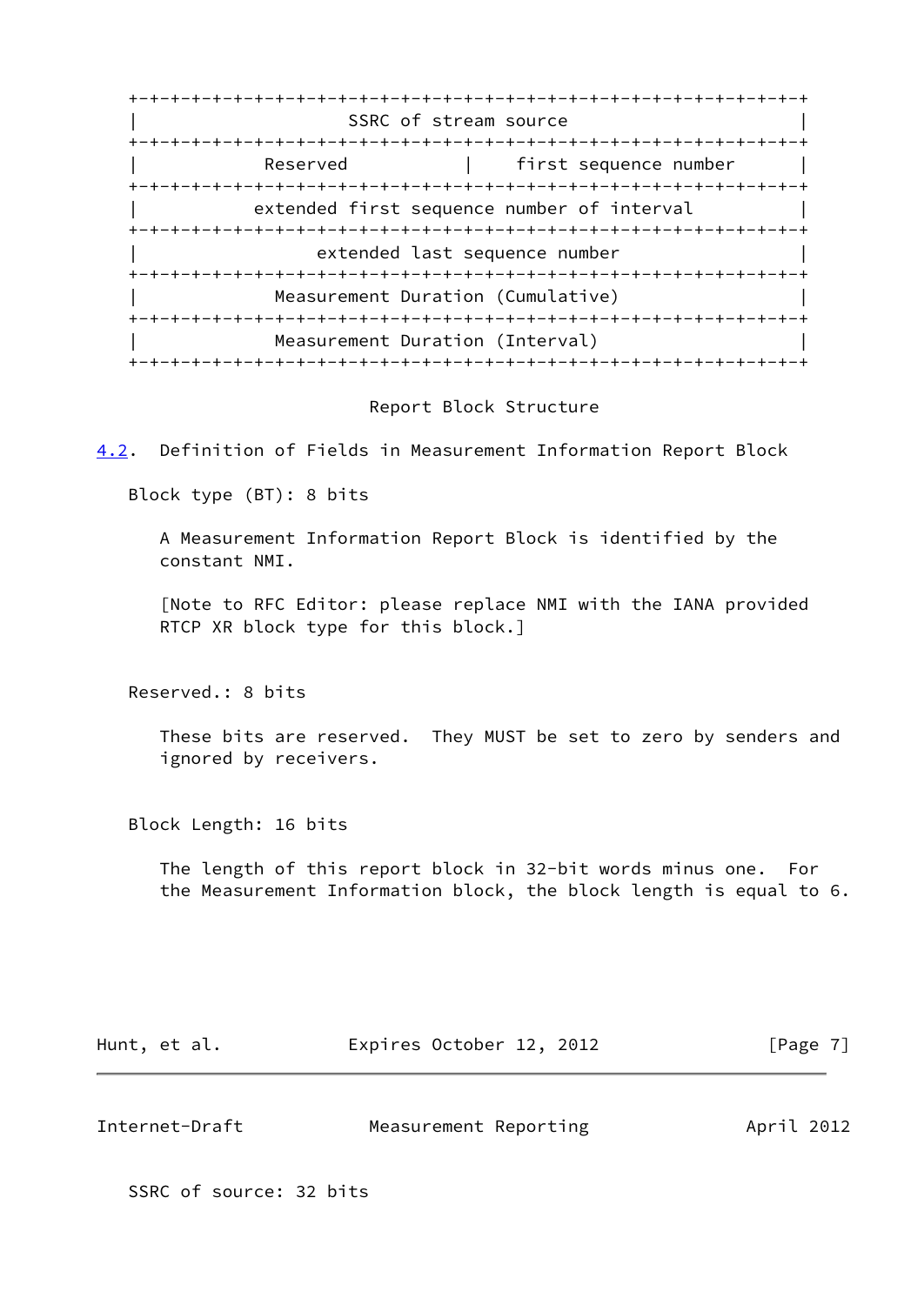As defined in Section [4.1 of \[RFC3611\]](https://datatracker.ietf.org/doc/pdf/rfc3611#section-4.1).

Reserved: 16 bits

 These bits are reserved. They MUST be set to zero by senders and ignored by receivers.

First sequence number: 16 bits

 The RTP sequence number of the first received RTP packet of the session, used to determine the number of packets contributing to cumulative measurements.

Extended first sequence number of interval: 32 bits

 The extended RTP sequence number of the first received RTP packet of the current measurement interval.

Extended last sequence number: 32 bits

 The extended RTP sequence number of the last received RTP packet which contributed to this measurement.

Measurement Duration (Cumulative) : 32 bits

 The duration, expressed in units of 1/65536 seconds, of the reporting interval applicable to Cumulative reports which use this Measurement Information block. The value of this field can be calculated by the receiver of the RTP media stream, for example, based on received RTP media packets or using RTCP method described in [[RFC3550](https://datatracker.ietf.org/doc/pdf/rfc3550)].

Measurement Duration (Interval) : 32 bits

 The duration, expressed in units of 1/65536 seconds, of the reporting interval applicable to Interval reports which use this Measurement Information block . The value of this field can be calculated by the receiver of the RTP media stream, for example, based on received RTP media packets or using RTCP method described in [[RFC3550](https://datatracker.ietf.org/doc/pdf/rfc3550)].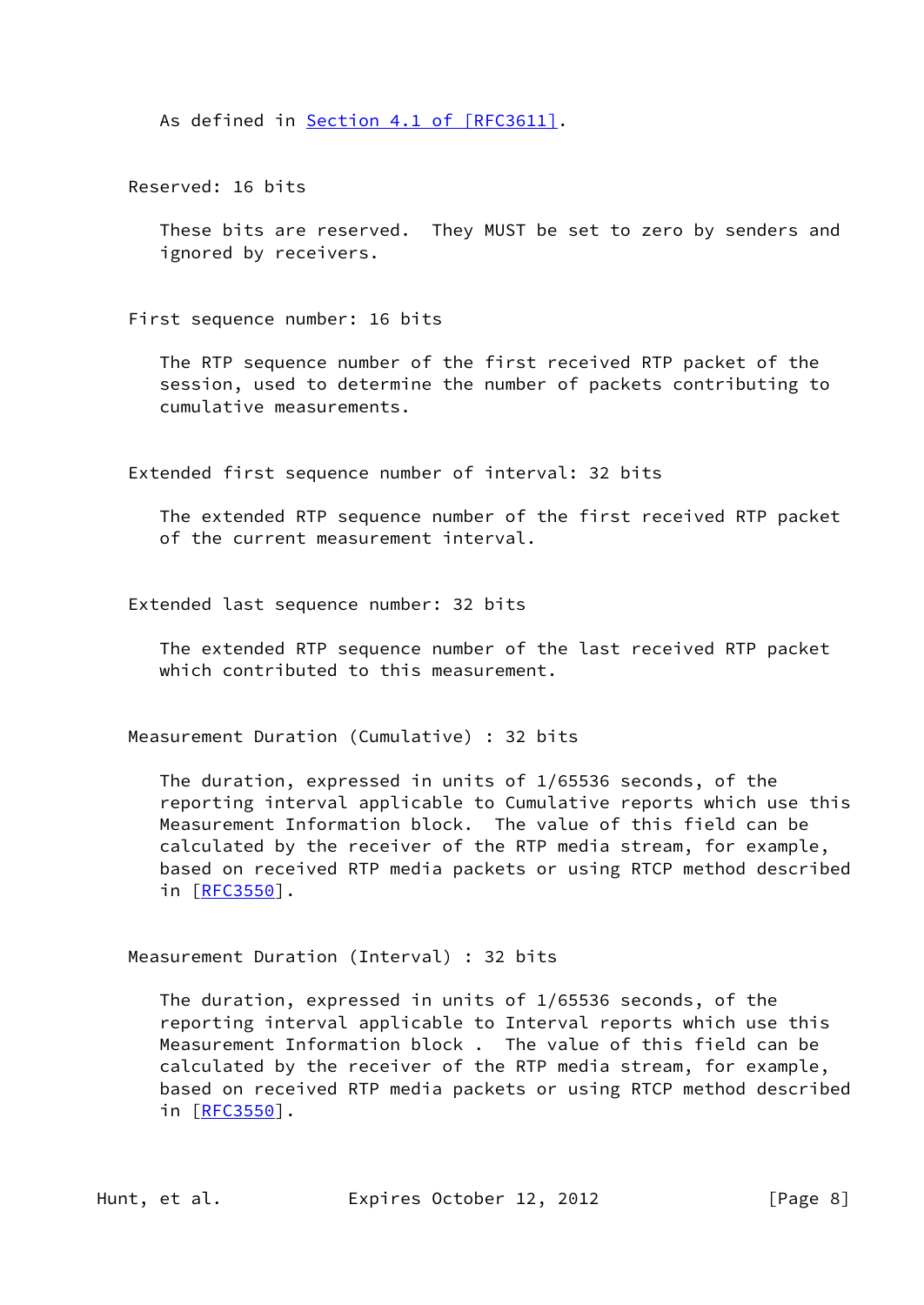<span id="page-9-1"></span><span id="page-9-0"></span>[5](#page-9-0). IANA Considerations

 New SDES types for RTCP SDES are subject to IANA registration. For general guidelines on IANA considerations for RTCP SDES, refer to [\[RFC3550](https://datatracker.ietf.org/doc/pdf/rfc3550)].

<span id="page-9-2"></span>[5.1](#page-9-2). New RTCP SDES Type value

 This document assigns one additional SDES type in the IANA "RTCP XR Block Type Registry" to the Measurement Identity SDES items as follow:

 abbrev. name value APSI: Application Specific Identifier TBD

 [Note to RFC Editor: please replace APSI with the IANA provided RTCP SDES type for the SDES item.]

<span id="page-9-3"></span>[5.2](#page-9-3). New RTCP XR Block Type value

 This document assigns the block type value NMI in the IANA "RTCP XR Block Type Registry" to the "Measurement Information Block".

 [Note to RFC Editor: please replace NMI with the IANA provided RTCP XR block type for this block.]

<span id="page-9-4"></span>[5.3](#page-9-4). Contact information for registrations

The contact information for the registrations is:

Qin Wu (sunseawq@huawei.com)

 101 Software Avenue, Yuhua District Nanjing, Jiangsu 210012 China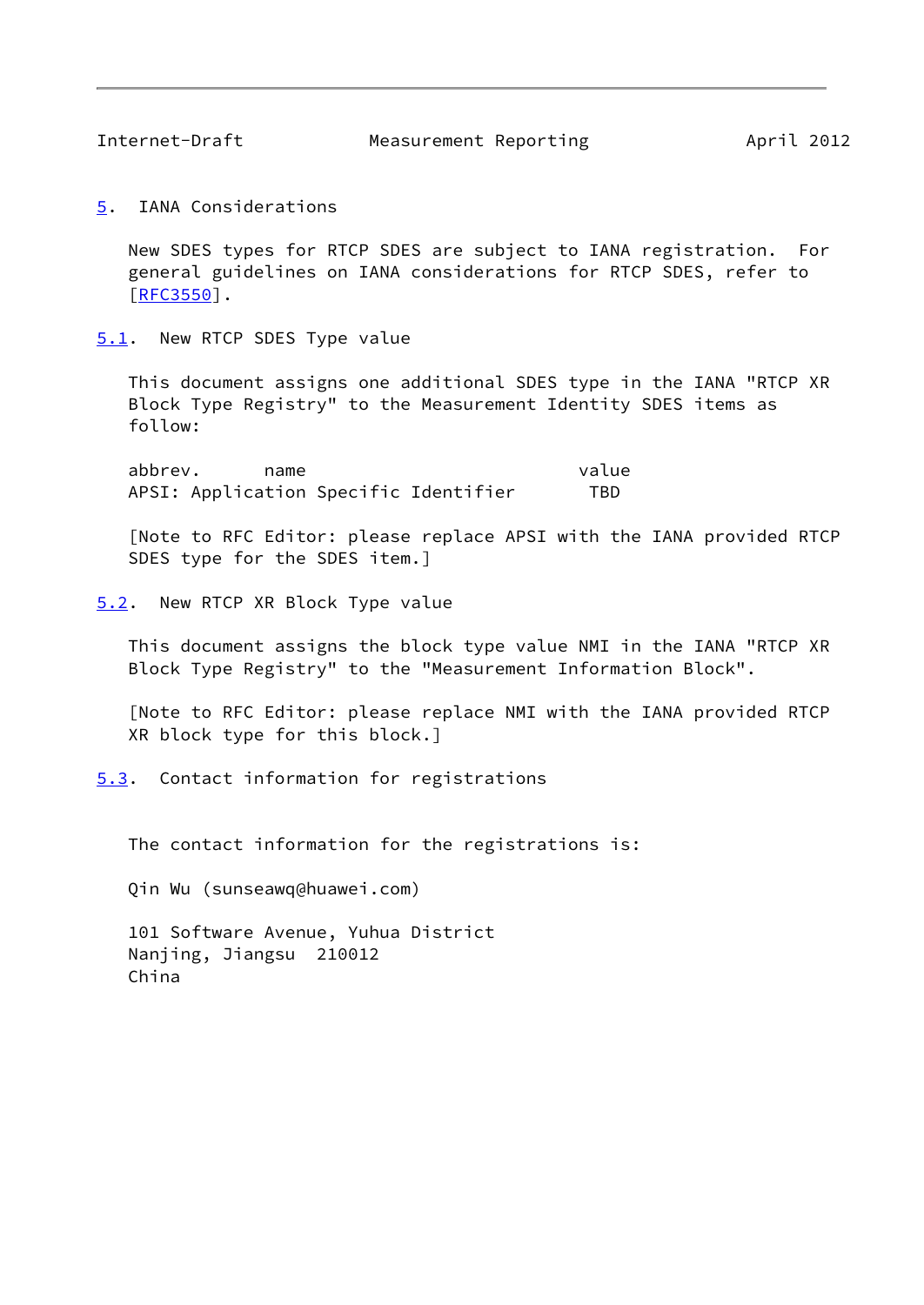# <span id="page-10-1"></span><span id="page-10-0"></span>[6](#page-10-0). Security Considerations

 RTCP reports can contain sensitive information, including information about the nature and duration of a session established between two or more endpoints. Therefore, the use of security mechanisms with RTP, as documented in **Section [9 of \[RFC3550\]](https://datatracker.ietf.org/doc/pdf/rfc3550#section-9)** should apply.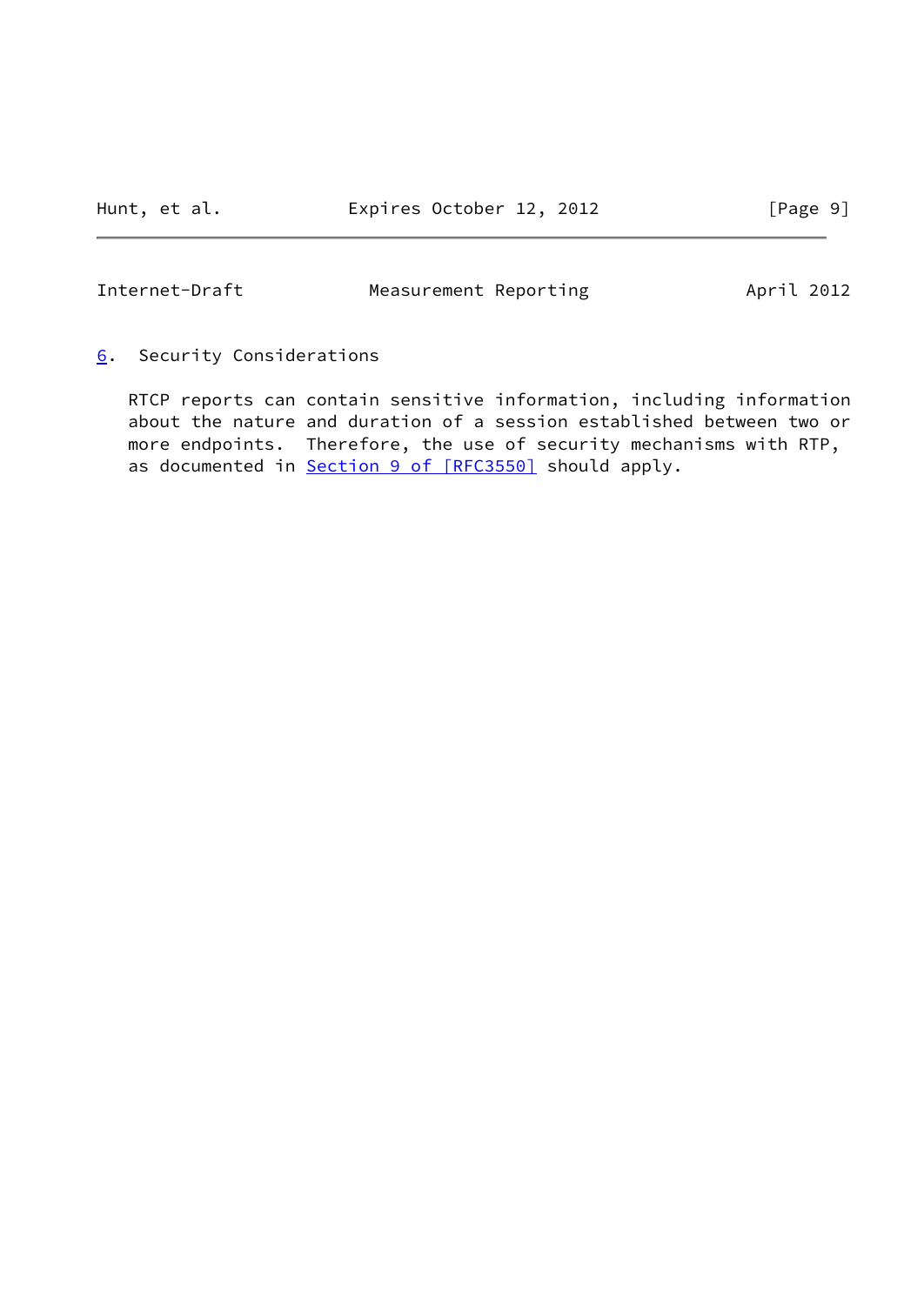<span id="page-11-1"></span>

| Hunt, et al. | Expires October 12, 2012 | [Page 10] |
|--------------|--------------------------|-----------|
|              |                          |           |

<span id="page-11-0"></span>[7](#page-11-0). References

<span id="page-11-2"></span>[7.1](#page-11-2). Normative References

- [RFC2119] Bradner, S., "Key words for use in RFCs to Indicate Requirement Levels", March 1997.
- [RFC3550] Schulzrinne, H., "RTP: A Transport Protocol for Real-Time Applications", [RFC 3550](https://datatracker.ietf.org/doc/pdf/rfc3550), July 2003.
- [RFC3611] Friedman, T., Caceres, R., and A. Clark, "RTP Control Protocol Extended Reports (RTCP XR)", November 2003.

<span id="page-11-3"></span>[7.2](#page-11-3). Informative References

- <span id="page-11-4"></span> [MONARCH] Wu, Q., Hunt, G., and P. , "Monitoring Architectures for RTP", ID [draft-ietf-avtcore-monarch-11,](https://datatracker.ietf.org/doc/pdf/draft-ietf-avtcore-monarch-11) March 2012.
- <span id="page-11-5"></span>[MPEG2] "ISO/IEC, "Standard 13818-1"", December 2000.
- [RFC6390] Clark, A. and B. Claise, "Framework for Performance Metric Development", [RFC 6390](https://datatracker.ietf.org/doc/pdf/rfc6390), October 2011.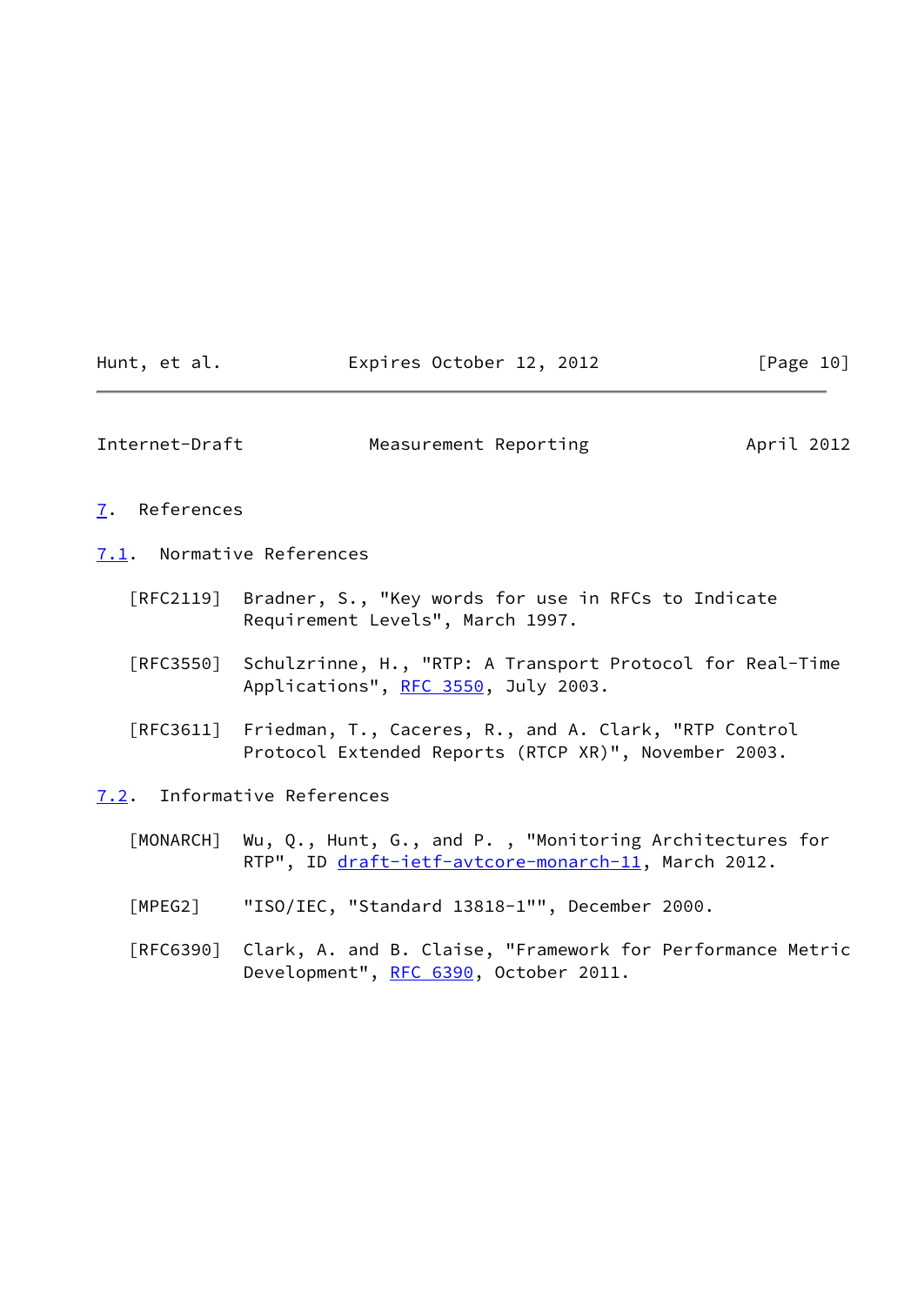| Hunt, et al. | Expires October 12, 2012 |  | [Page 11] |
|--------------|--------------------------|--|-----------|
|--------------|--------------------------|--|-----------|

<span id="page-12-1"></span>

| Internet-Draft | Measurement Reporting | April 2012 |  |
|----------------|-----------------------|------------|--|
|                |                       |            |  |

## <span id="page-12-0"></span>[Appendix A.](#page-12-0) Change Log

 Note to the RFC-Editor: please remove this section prior to publication as an RFC.

<span id="page-12-2"></span>[A.1](#page-12-2). [draft-ietf-xrblock-xr-rtcp-meas-identity-00](https://datatracker.ietf.org/doc/pdf/draft-ietf-xrblock-xr-rtcp-meas-identity-00)

 The following are the major changes to [draft-ietf-avt-rtcp-xr-meas-identity-02](https://datatracker.ietf.org/doc/pdf/draft-ietf-avt-rtcp-xr-meas-identity-02):

- o Change the use of SDES item to convey measurement identity instead of XR Block in [section 2.](#page-4-0)
- o Update references.
- o Update security section and remove SDP signaling section.

<span id="page-12-3"></span>[A.2](#page-12-3). [draft-ietf-xrblock-xr-rtcp-meas-identity-01](https://datatracker.ietf.org/doc/pdf/draft-ietf-xrblock-xr-rtcp-meas-identity-01)

 The following are the major changes to [draft-ietf-xrblock-xr-rtcp-meas-identity-00](https://datatracker.ietf.org/doc/pdf/draft-ietf-xrblock-xr-rtcp-meas-identity-00):

 o Replace SDES item containing additional measurement information with XR Block.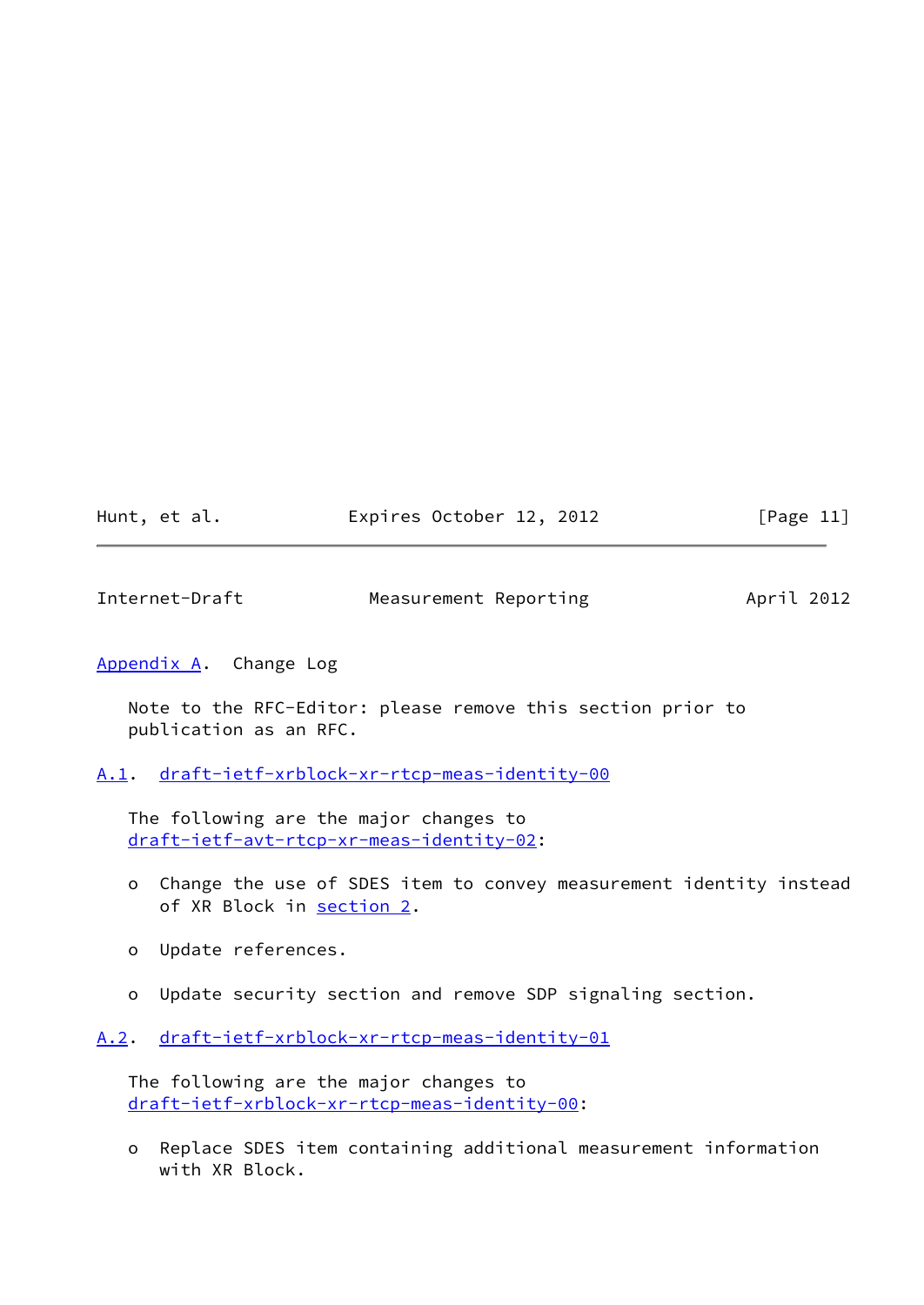- o Add [section 2](#page-4-0) to describe following [RFC2119](https://datatracker.ietf.org/doc/pdf/rfc2119) language.
- o Add [Section 1.2](#page-3-2) to make SDES item and XR Report be compliant with [RFC3550](https://datatracker.ietf.org/doc/pdf/rfc3550) and [RFC3611](https://datatracker.ietf.org/doc/pdf/rfc3611)
- o Add [Section 1.3](#page-3-3) to make SDES item and XR Report follow Performance Metrics Framework and RTP Monitoring Architecture.
- o Add section5.2 to register the new RTCP XR Block Type value.
- o Remove RTCP SDES Type values that are needed.
- <span id="page-13-0"></span>[A.3](#page-13-0). [draft-ietf-xrblock-xr-rtcp-meas-identity-02](https://datatracker.ietf.org/doc/pdf/draft-ietf-xrblock-xr-rtcp-meas-identity-02)

 The following are the major changes to [draft-ietf-xrblock-xr-rtcp-meas-identity-01](https://datatracker.ietf.org/doc/pdf/draft-ietf-xrblock-xr-rtcp-meas-identity-01):

- o Relocating information that belong to SDES item and XR Block respectively in the [section 1.](#page-2-0)
- o Rephrasing the text that describes SDES packet composition.

| Hunt, et al. | Expires October 12, 2012 | [Page 12] |
|--------------|--------------------------|-----------|
|              |                          |           |

<span id="page-13-2"></span>Internet-Draft Measurement Reporting Measurement Reporting

- o Rephrasing identifier description.
- o Other Editorial changes.
- <span id="page-13-1"></span>[A.4](#page-13-1). [draft-ietf-xrblock-xr-rtcp-meas-identity-03](https://datatracker.ietf.org/doc/pdf/draft-ietf-xrblock-xr-rtcp-meas-identity-03)

 The following are the major changes to [draft-ietf-xrblock-xr-rtcp-meas-identity-02](https://datatracker.ietf.org/doc/pdf/draft-ietf-xrblock-xr-rtcp-meas-identity-02):

o The Editorial changes.

<span id="page-13-3"></span>[A.5](#page-13-3). [draft-ietf-xrblock-xr-rtcp-meas-identity-04](https://datatracker.ietf.org/doc/pdf/draft-ietf-xrblock-xr-rtcp-meas-identity-04)

 The following are the major changes to [draft-ietf-xrblock-xr-rtcp-meas-identity-03](https://datatracker.ietf.org/doc/pdf/draft-ietf-xrblock-xr-rtcp-meas-identity-03):

o Change unit of measurement duration from ms to 1/65536 seconds.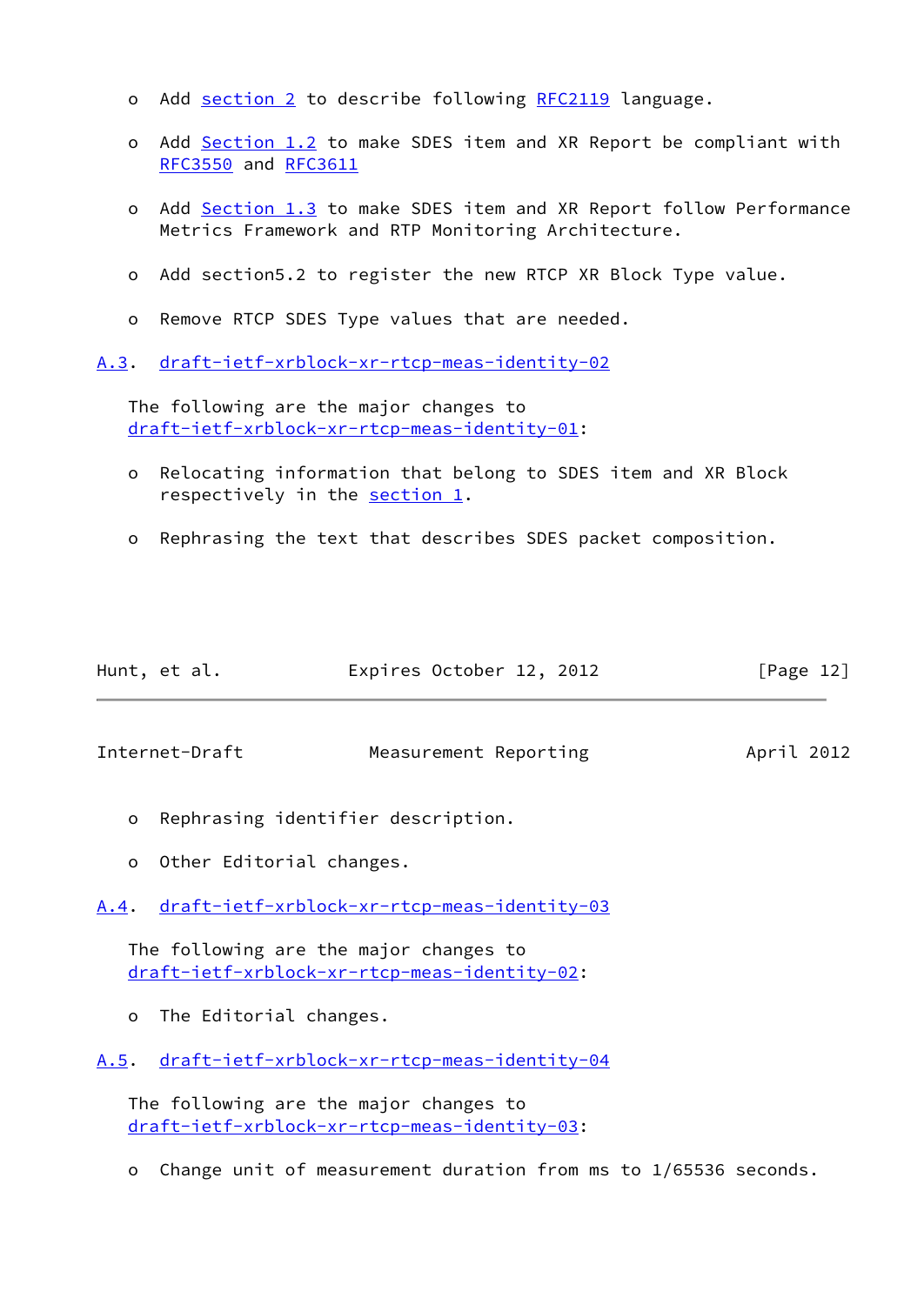<span id="page-14-0"></span>

| Internet-Draft                | Measurement Reporting | April 2012 |
|-------------------------------|-----------------------|------------|
| Authors' Addresses            |                       |            |
| Geoff Hunt<br>Unaffiliated    |                       |            |
| Email: r.geoff.hunt@gmail.com |                       |            |

Hunt, et al. **Expires October 12, 2012** [Page 13]

 Alan Clark Telchemy Incorporated 2905 Premiere Parkway, Suite 280